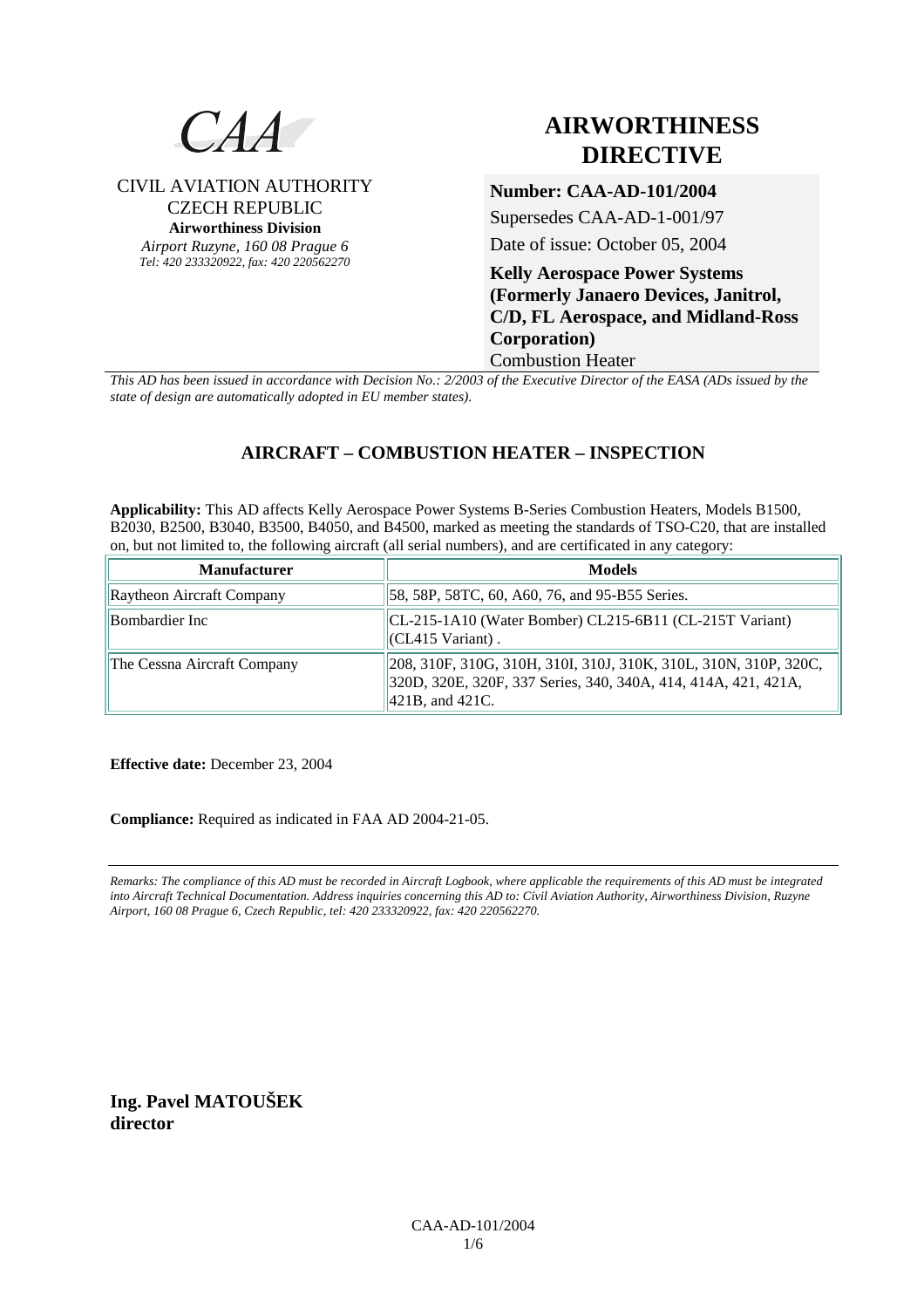**2004-21-05 Kelly Aerospace Power Systems (Formerly Janaero Devices, Janitrol, C/D, FL Aerospace, and Midland-Ross Corporation):** Amendment 39-13826; Docket No. FAA-2004-19118; Directorate Identifier 2004- CE-25-AD; Supersedes AD 96-20-07; Amendment 39-9773.

#### **When Does This AD Become Effective?**

(a) This AD becomes effective on November 19, 2004.

#### **Are Any Other ADs Affected by This Action?**

(b) This AD supersedes AD 96-20-07, Amendment 39-9773.

#### **What Airplanes Are Affected by This AD?**

(c) This AD affects Kelly Aerospace Power Systems B-Series Combustion Heaters, Models B1500, B2030, B2500, B3040, B3500, B4050, and B4500, marked as meeting the standards of TSO-C20, that are installed on, but not limited to, the following aircraft (all serial numbers), and are certificated in any category:

| <b>Manufacturer</b>         | <b>Models</b>                                                                                                                                              |
|-----------------------------|------------------------------------------------------------------------------------------------------------------------------------------------------------|
| Raytheon Aircraft Company   | [58, 58P, 58TC, 60, A60, 76, and 95-B55 Series.]                                                                                                           |
| Bombardier Inc              | CL-215-1A10 (Water Bomber) CL215-6B11 (CL-215T Variant)<br>$\vert$ (CL415 Variant).                                                                        |
| The Cessna Aircraft Company | [208, 310F, 310G, 310H, 310I, 310J, 310K, 310L, 310N, 310P, 320C,<br>320D, 320E, 320F, 337 Series, 340, 340A, 414, 414A, 421, 421A,<br>$ 421B$ , and 421C. |

**Note 1:** B-Series Combustion Heaters Models B2500, B3500, and B4500 incorporate a new combustion air pressure switch, P/N 94E42. Airplanes that are equipped with P/N 94E42 do not need to conduct an operational test of the combustion air pressure switch. The part number is ink-stamped on the side of these combustion air pressure switches.

#### **What Is the Unsafe Condition Presented in This AD?**

(d) This AD is the result of reports that the new ceramic-coated combustion tubes are subject to the same distress as the non-ceramic coated combustion tubes. We are issuing this AD to prevent combustion by-products (carbonmonoxide exhaust) and fuel leakage from the combustion heaters caused by failure of the combustion heater system. This failure could result in fire or explosion in the airplane and possible carbon monoxide poisoning of the crew and passengers in the cabin.

#### **What Must I Do To Address This Problem?**

(e) For airplanes with an affected B-Series combustion heater that does not incorporate an extended-life ceramiccoated combustion tube, do the following:

| <b>Actions</b>                                      | <b>Compliance</b>                                       | <b>Procedures</b>                     |
|-----------------------------------------------------|---------------------------------------------------------|---------------------------------------|
| $(1)$ Perform the following:                        | For airplanes with $450$ or more                        | Follow the applicable instructions in |
|                                                     | heater hours time-in-service (TIS)                      | Janitrol Maintenance and Overhaul     |
| $\left\vert$ (i) Using a pressure decay test,       | accumulated on an installed heater                      | Manual 24E25-1.                       |
| inspect the combustion tube of the                  | since new installation or since the                     |                                       |
| heater; and                                         | <i>llast overhaul:</i> Within the next 50               |                                       |
|                                                     | hours TIS or 12 calendar months after                   |                                       |
| $\left  \right $ Conduct an operational test of the | November 14, 1996 (the effective                        |                                       |
| combustion air pressure switch. In                  | date of AD 96-20-07), whichever                         |                                       |
| some applications, the air pressure                 | occurs first, unless already done.                      |                                       |
| switch is remotely mounted on the                   |                                                         |                                       |
| airframe and not on the heater.                     | For airplanes with less than $450$                      |                                       |
| Regardless of where the air pressure                | heater hours TIS accumulated on an                      |                                       |
| switch is located, the operational test             | $\vert$ installed heater since new installation $\vert$ |                                       |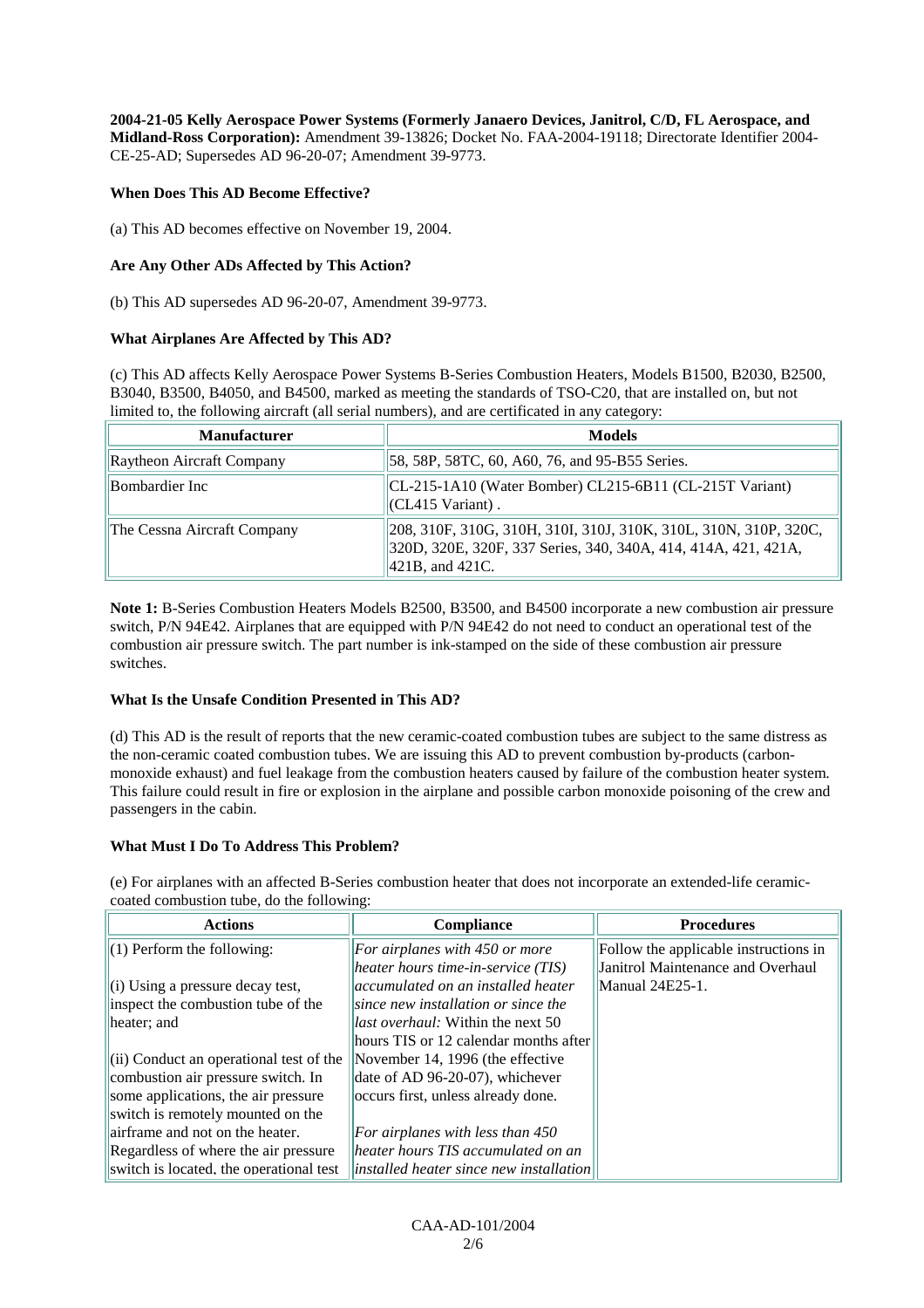| requirements of this AD still apply.<br>(iii) If an air pressure switch, part<br>number 94E42 is currently installed,<br>the operational test is not required.                                                                                                                                                                                                                                                                                                        | or since the last overhaul: Upon the<br>accumulation of 500 heater hours TIS<br>or within the next 12 calendar months<br>after November 14, 1996 (the<br>effective date of AD 96-20-07),<br>whichever occurs first, unless already<br>done.<br>After doing the initial inspection and<br>operational test: Repetitively inspect<br>the combustion tube and perform the<br>operational test of the air pressure<br>switch thereafter at intervals not-to-<br>exceed 100 heater hours TIS or 24<br>calendar months, whichever occurs<br>first. |                                                                                                                                                                        |
|-----------------------------------------------------------------------------------------------------------------------------------------------------------------------------------------------------------------------------------------------------------------------------------------------------------------------------------------------------------------------------------------------------------------------------------------------------------------------|----------------------------------------------------------------------------------------------------------------------------------------------------------------------------------------------------------------------------------------------------------------------------------------------------------------------------------------------------------------------------------------------------------------------------------------------------------------------------------------------------------------------------------------------|------------------------------------------------------------------------------------------------------------------------------------------------------------------------|
| (2) After each inspection required in<br>paragraph $(e)(1)$ of this AD, if the<br>heater does not pass the pressure<br>decay test, overhaul the heater and<br>replace the combustion tube with a<br>serviceable tube or replace the heater<br>assembly.                                                                                                                                                                                                               | Prior to further flight after the<br>inspection required in paragraph<br>$(e)(1)$ of this AD in which the<br>combustion tube fails. After the<br>heater is overhauled or replaced with<br>a new heater assembly, the inspection<br>cycle starts over upon the<br>accumulation of 500 heater hours TIS<br>with the repetitive inspection intervals<br>thereafter not-to-exceed 100 heater<br>hours TIS or 24 calendar months,<br>whichever occurs first.                                                                                      | Follow the applicable instructions in<br>Janitrol Maintenance and Overhaul<br>Manual 24E25-1.                                                                          |
| (3) After each operational test<br>required in paragraph $(e)(1)$ of this<br>AD, if any air pressure switch does<br>not pass, replace the switch with one<br>of the same design or with a P/N<br>94E42.                                                                                                                                                                                                                                                               | Prior to further flight after the<br>operational test required in paragraph<br>$(e)(1)$ of this AD in which the switch<br>failed. After installing a new switch,<br>repetitively test the air pressure<br>switch thereafter at intervals not-to-<br>exceed 100 heater hours TIS or 24<br>calendar months, whichever occurs<br>first. Replacing the combustion air<br>pressure switch with a P/N 94E42<br>switch terminates the repetitive<br>operational testing required in<br>paragraph (e)(1) of this AD.                                 | Follow the applicable instructions in<br>Janitrol Maintenance and Overhaul<br>Manual 24E25-1 and JanAero<br>Devices Service Bulletin # A-103,<br>dated September 1995. |
| (4) As an alternative method of<br>compliance to the requirements of this effective date of AD 96-20-07).<br>AD, you may disable the heater by<br>doing the following:<br>(i) Cap the fuel supply line;<br>(ii) Disconnect the electrical power<br>and ensure that the connections are<br>properly secured to reduce the<br>possibility of electrical spark or<br>structural damage;<br>(iii) Inspect and test to ensure that the<br>cabin heater system is disabled; | As of November 14, 1996 (the                                                                                                                                                                                                                                                                                                                                                                                                                                                                                                                 | Not applicable.                                                                                                                                                        |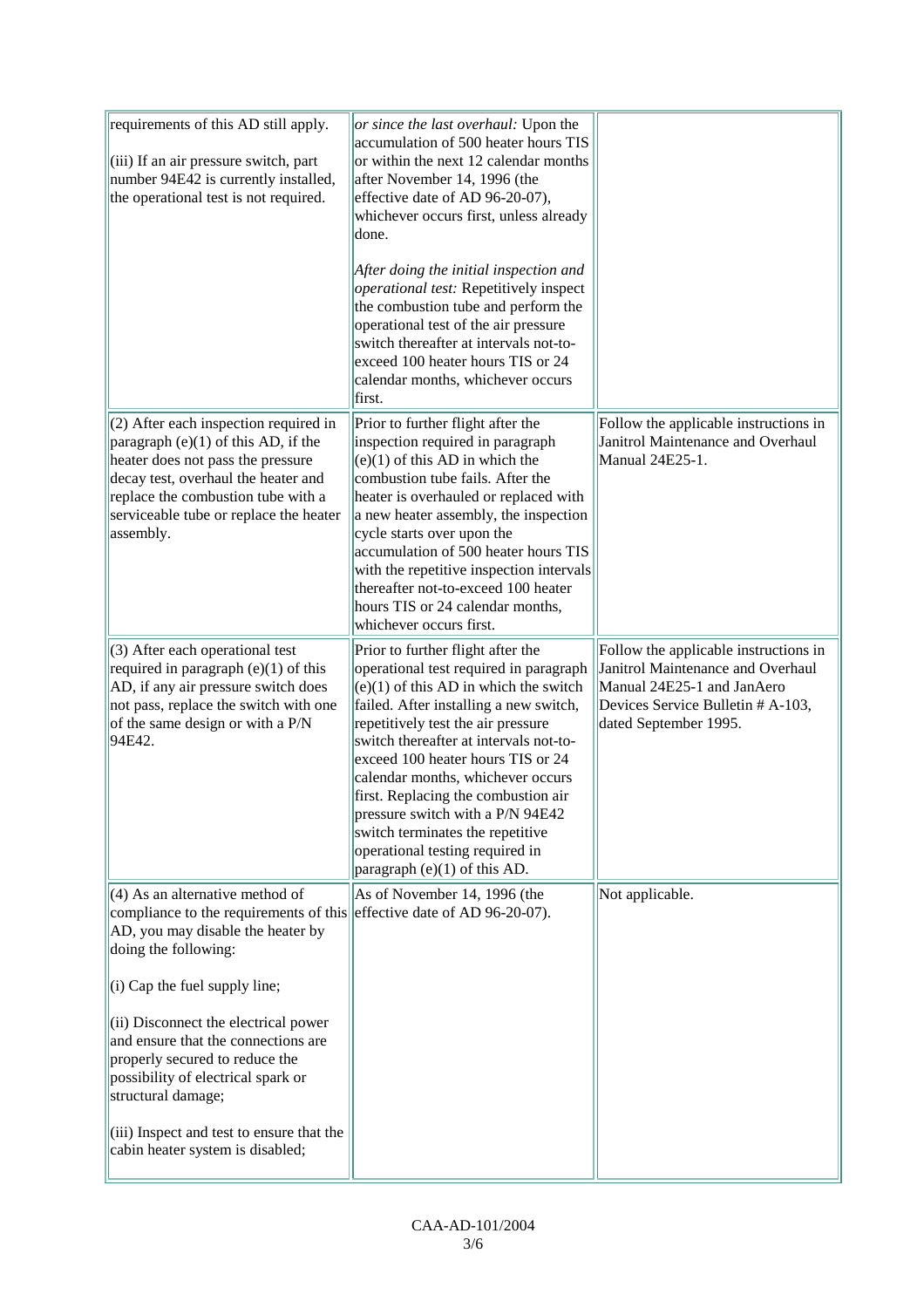| $\left\vert \mathrm{(iv)}\right\rangle$ Ensure that no other aircraft<br>system is affected by this action;                                                                                                                   |  |
|-------------------------------------------------------------------------------------------------------------------------------------------------------------------------------------------------------------------------------|--|
| $\ $ (v) Ensure that there are no fuel leaks; $\ $<br>land                                                                                                                                                                    |  |
| $\left\vert \left( \mathrm{vi}\right) \right\rangle$ Fabricate a placard with the<br>following words: "System"<br>Inoperative". Install this placard at the<br>$ $ heater control valve within the pilot's $ $<br>clear view. |  |

**Note 2:** You may use a heater hour meter to determine heater hours time-in-service (TIS). Also, you may divide aircraft hours TIS in half to calculate heater hours TIS.

| (f) For airplanes with an affected B-Series combustion heater that does incorporate an extended-life ceramic-coated |
|---------------------------------------------------------------------------------------------------------------------|
| combustion tube, do the following:                                                                                  |

| <b>Actions</b>                                                                                                                                                                                                                                                                                                                                                                                                                                                                                                                                                           | Compliance                                                                                                                                                                                                                                                                                                                                                                                                                                              | <b>Procedures</b>                                                                                                                                                      |
|--------------------------------------------------------------------------------------------------------------------------------------------------------------------------------------------------------------------------------------------------------------------------------------------------------------------------------------------------------------------------------------------------------------------------------------------------------------------------------------------------------------------------------------------------------------------------|---------------------------------------------------------------------------------------------------------------------------------------------------------------------------------------------------------------------------------------------------------------------------------------------------------------------------------------------------------------------------------------------------------------------------------------------------------|------------------------------------------------------------------------------------------------------------------------------------------------------------------------|
| (1) Perform the following:<br>(i) Using a pressure decay test,<br>inspect the combustion tube of the<br>heater; and<br>(ii) Conduct an operational test of the<br>combustion air pressure switch. In<br>some applications, the air pressure<br>switch is remotely mounted on the<br>airframe and not on the heater.<br>Regardless of where the air pressure<br>switch is located, the operational test<br>requirements of this AD still apply.<br>(iii) If an air pressure switch, part<br>number 94E42 is currently installed,<br>the operational test is not required. | Upon the accumulation of 500 heater<br>hours TIS or within the next 100<br>hours TIS after the November 19,<br>2004 (the effective date of this AD),<br>whichever occurs later. Repetitively<br>inspect the combustion tube and<br>perform the operational test of the air<br>pressure switch thereafter at intervals<br>not-to-exceed 100 heater hours TIS or<br>24 calendar months, whichever occurs<br>first.                                        | Follow the applicable instructions in<br>Janitrol Maintenance and Overhaul<br>Manual 24E25-1.                                                                          |
| (2) After each inspection required in<br>paragraph $(f)(1)$ of this AD, if the<br>heater does not pass the pressure<br>decay test, overhaul the heater and<br>replace the combustion tube with a<br>serviceable tube or replace the heater<br>assembly.                                                                                                                                                                                                                                                                                                                  | Prior to further flight after the<br>inspection required in paragraph<br>$(f)(1)$ of this AD in which the<br>combustion tube fails. After the<br>heater is overhauled or replaced with<br>a new heater assembly, the inspection<br>cycle starts over upon the<br>accumulation of 500 heater hours TIS<br>with the repetitive inspection intervals<br>thereafter not-to-exceed 100 heater<br>hours TIS or 24 calendar months,<br>whichever occurs first. | Follow the applicable instructions in<br>Janitrol Maintenance and Overhaul<br>Manual 24E25-1.                                                                          |
| (3) After each operational test<br>required in paragraph $(f)(1)$ of this<br>AD, if any air pressure switch does<br>not pass, replace the switch with one<br>of the same design or with a P/N<br>94E42.                                                                                                                                                                                                                                                                                                                                                                  | Prior to further flight after the<br>operational test required in paragraph<br>$(f)(1)$ of this AD in which the switch<br>failed. After installing a new switch,<br>repetitively test the air pressure<br>switch thereafter at intervals not-to-<br>exceed 100 heater hours TIS or 24<br>calendar months, whichever occurs<br>first. Replacing the combustion air                                                                                       | Follow the applicable instructions in<br>Janitrol Maintenance and Overhaul<br>Manual 24E25-1 and JanAero<br>Devices Service Bulletin # A-103,<br>dated September 1995. |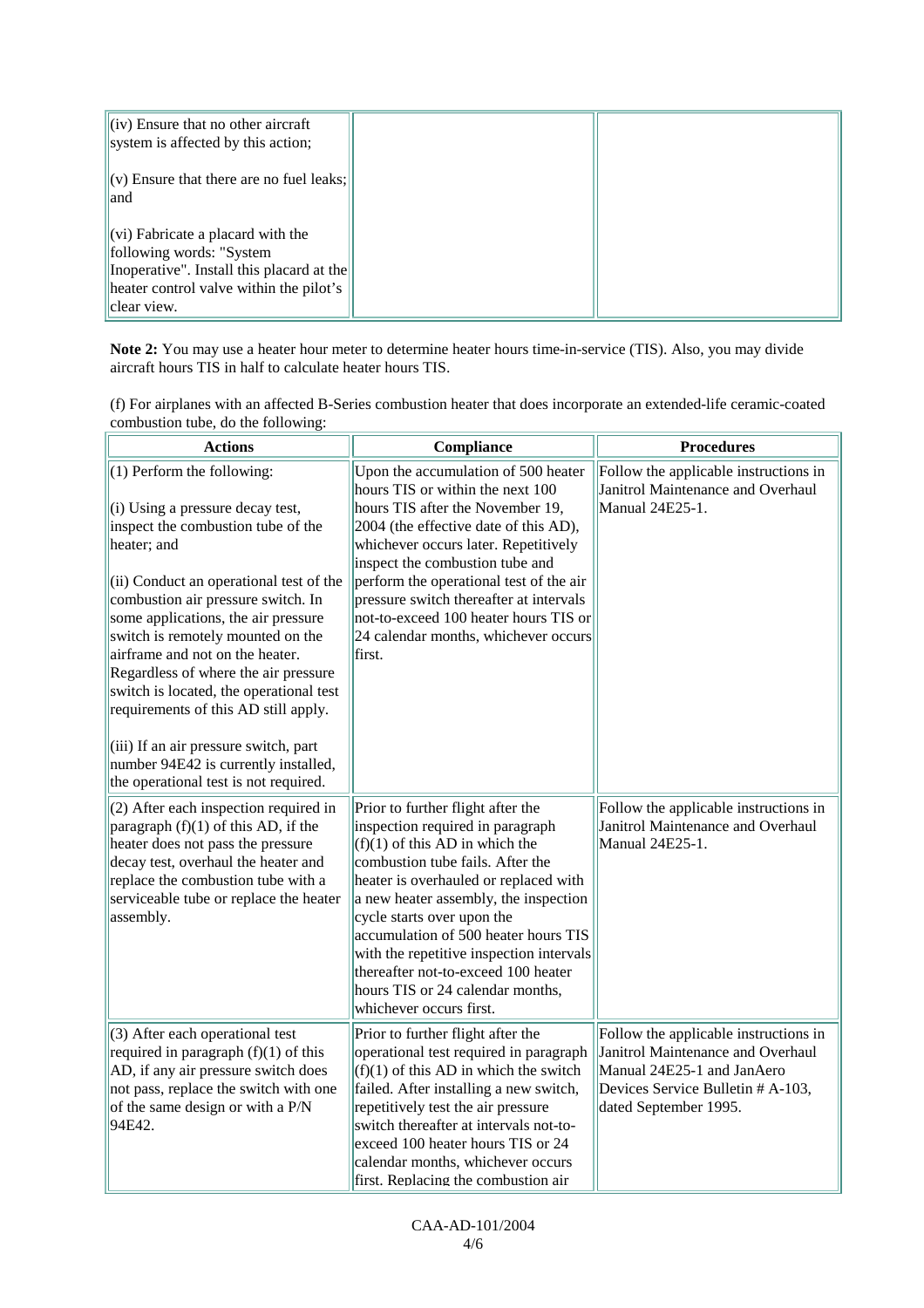|                                                                                                                                                                                                     | pressure switch with a P/N 94E42<br>switch terminates the repetitive<br>operational testing required in<br>paragraph $(f)(1)$ of this AD. |                 |
|-----------------------------------------------------------------------------------------------------------------------------------------------------------------------------------------------------|-------------------------------------------------------------------------------------------------------------------------------------------|-----------------|
| (4) As an alternative method of<br>compliance to the requirements of this effective date of this AD).<br>AD, you may disable the heater by<br>doing the following:<br>(i) Cap the fuel supply line; | As of the November 19, 2004 (the                                                                                                          | Not applicable. |
| (ii) Disconnect the electrical power<br>and ensure that the connections are<br>properly secured to reduce the<br>possibility of electrical spark or<br>structural damage;                           |                                                                                                                                           |                 |
| (iii) Inspect and test to ensure that the<br>cabin heater system is disabled;                                                                                                                       |                                                                                                                                           |                 |
| (iv) Ensure that no other aircraft<br>system is affected by this action;                                                                                                                            |                                                                                                                                           |                 |
| (v) Ensure that there are no fuel leaks;<br>and                                                                                                                                                     |                                                                                                                                           |                 |
| (vi) Fabricate a placard with the<br>following words: "System<br>Inoperative". Install this placard at the<br>heater control valve within the pilot's<br>clear view.                                |                                                                                                                                           |                 |

## **May I Request an Alternative Method of Compliance?**

(g) You may request a different method of compliance or a different compliance time for this AD by following the procedures in 14 CFR 39.19. Unless FAA authorizes otherwise, send your request to your principal inspector. The principal inspector may add comments and will send your request to the Manager, Atlanta ACO, FAA. For information on any already approved alternative methods of compliance, contact Kevin L. Brane, Aerospace Engineer, Atlanta Aircraft Certification Office, FAA, One Crown Center, 1985 Phoenix Boulevard, Suite 450, Atlanta, GA 30349; telephone: (770) 703-6063; facsimile: (770) 703-6097.

## **Does This AD Incorporate Any Material by Reference?**

(h) You must do the actions required by this AD following the instructions in JanAero Devices Service Bulletin A-103, dated September 1995.

(1) On November 14, 1996 (61 FR 51357, October 2, 1996), and in accordance with 5 U.S.C. 552(a) and 1 CFR part 51, the Director of the Federal Register approved the incorporation by reference of JanAero Devices Service Bulletin A-103, dated September 1995.

(2) You may get a copy from Kelly Aerospace Power Systems, PO Box 273, Fort Deposit, Alabama 36032; telephone: (334) 227-8306; facsimile: (334) 227-8596; Internet: *[http://www.kellyaerospace.com](http://www.kellyaerospace.com/)*. To review copies of this service information, go to the National Archives and Records Administration (NARA). For information on the availability of this material at NARA, go to:

*[http://www.archives.gov/federal\\_register/code\\_of\\_federal\\_regulations/ibr\\_locations.html](http://www.archives.gov/federal_register/code_of_federal_regulations/ibr_locations.html)* or call (202) 741-6030. To view the AD docket, go to the Docket Management Facility; U.S. Department of Transportation, 400 Seventh Street, SW., Nassif Building, Room PL-401, Washington, DC 20590-001 or on the Internet at *[http://dms.dot.gov.](http://dms.dot.gov/)* The docket number is FAA-2004-19118.